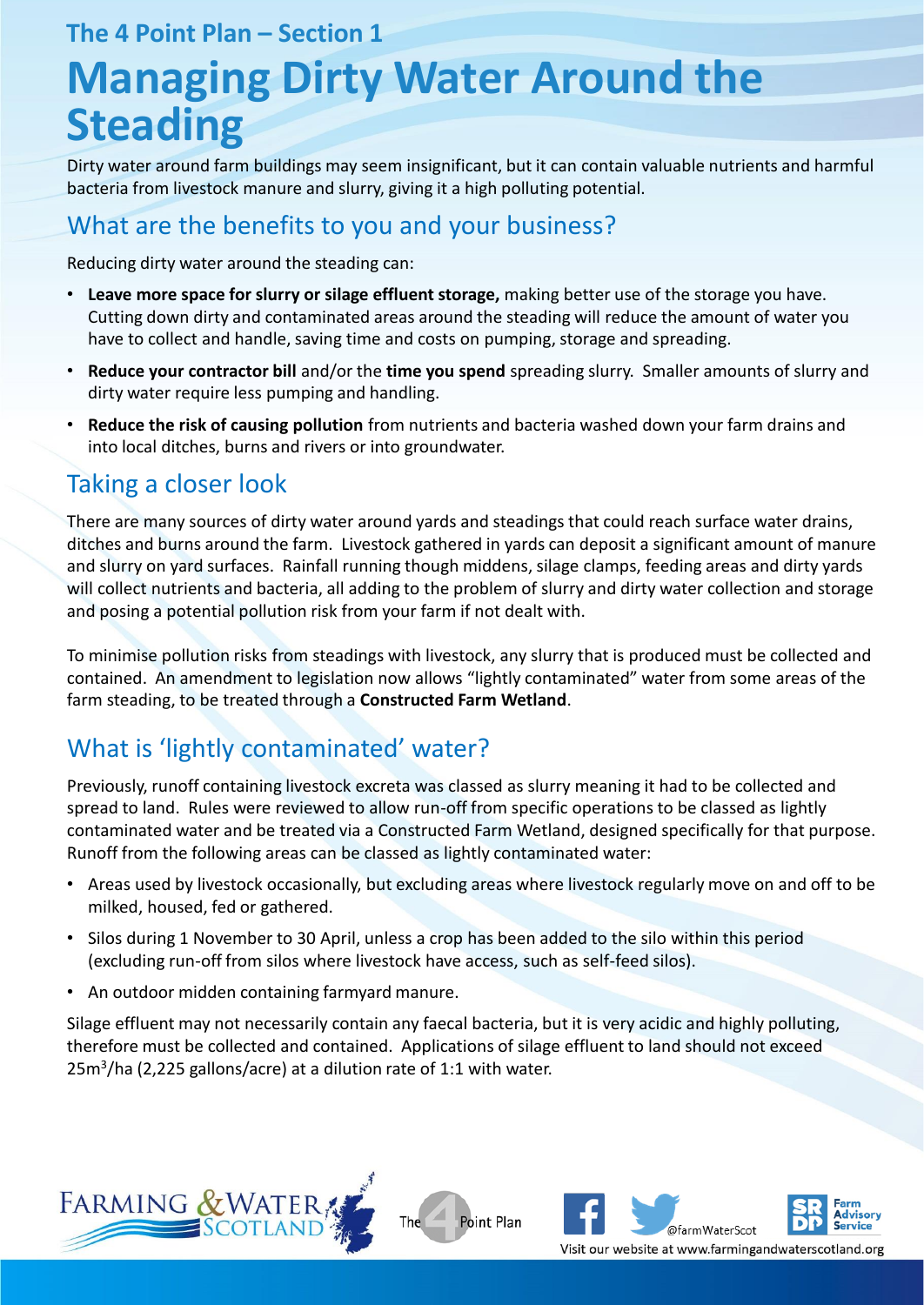# Steadings with livestock - dirty water audit

Consider your farm and the potential for pollution using the steading dirty water audit (Table 1). It could help you to improve current good practices and give you ideas for minimising dirty water around the steading.

#### **Table 1 – Steading dirty water audit**

| <b>Question</b>                                                                                                                 | <b>Tick box</b> | <b>Action</b>                                                                                                                                                                                                                                                                                                                                                                                                                                                                                   |
|---------------------------------------------------------------------------------------------------------------------------------|-----------------|-------------------------------------------------------------------------------------------------------------------------------------------------------------------------------------------------------------------------------------------------------------------------------------------------------------------------------------------------------------------------------------------------------------------------------------------------------------------------------------------------|
| Is contaminated run-off from<br>yards, hard standings, livestock                                                                | Yes             | Good; see recommended measures for other ideas.                                                                                                                                                                                                                                                                                                                                                                                                                                                 |
| collection areas and tracks<br>collected and applied to land in<br>accordance with the regulations<br>and good practice?        | No              | Systems should be put in place to either prevent or collect contaminated runoff.<br>Consider:<br>Roofing dirty areas to reduce contaminated rainwater on yards<br>Minimising yard areas accessed by livestock.                                                                                                                                                                                                                                                                                  |
| Do all buildings have serviceable<br>guttering and down pipes?                                                                  | Yes             | Check serviceability of guttering and down pipes at regular intervals.                                                                                                                                                                                                                                                                                                                                                                                                                          |
|                                                                                                                                 | No.             | Repair or replace broken guttering and down pipes. Make sure clean rainwater is<br>either collected or routed to a clean drainage system.                                                                                                                                                                                                                                                                                                                                                       |
| Are existing drainage and<br>collection systems checked for<br>serviceability, blockages or<br>leaks?                           | Yes             | This will increase the change that any breaks or blockages are quickly detected,<br>reducing further problems.                                                                                                                                                                                                                                                                                                                                                                                  |
|                                                                                                                                 | No              | Check your drainage systems are in good working order. Drainage failure could<br>lead to a pollution incident which may undetected for some time.                                                                                                                                                                                                                                                                                                                                               |
|                                                                                                                                 | Yes             | Less dirty water produced means you could have less slurry to collect, store,<br>handle and spread.                                                                                                                                                                                                                                                                                                                                                                                             |
| Hosing down processes around<br>the steading can generate large<br>volumes of dirty water. Do you<br>try to minimise water use? | No              | Reducing water use means less to collect and handle, along with any financial<br>savings on mains water. Consider:<br><b>Scraping first</b><br>$\bullet$<br>Changing hosing practices; a high pressure hose will use less water than a<br>standard hose or volume washer<br>Fitting a trigger mechanism to all hoses to stop flow when not in use<br>٠<br>Using recycled water; installation of a simple tank can utilise rainwater<br>collected from building roofs, reducing mains water use. |
| Is your water from the mains<br>supply metered?                                                                                 | Yes             | This shows how much water you use on a daily basis. It helps you monitor water<br>use; small daily changes can add up over time.                                                                                                                                                                                                                                                                                                                                                                |
|                                                                                                                                 | <b>No</b>       | Consider fitting a water meter. You will be able to assess measures taken to<br>improve water use on the farm and work out possible savings.                                                                                                                                                                                                                                                                                                                                                    |
| Are levels in both above and<br>below ground storage tanks<br>monitored and freeboards<br>maintained?                           | Yes             | This will demonstrate how vulnerable your tanks are to filling up after heavy<br>rainfall and indicate any operational failures.                                                                                                                                                                                                                                                                                                                                                                |
|                                                                                                                                 | No              | Monitoring tank levels will allow you to reduce the risk of overflow and organise<br>spreading with contractors well in advance.                                                                                                                                                                                                                                                                                                                                                                |
| Is all run-off from silage clamps<br>collected?                                                                                 | Yes             | Roofing silage clamps could further reduce the amount of effluent you are<br>collecting.                                                                                                                                                                                                                                                                                                                                                                                                        |
|                                                                                                                                 | No              | Collection and proper storage of silage effluent is essential. Winter runoff from the<br>open clamp can be dealt with via a Constructed Farm Wetland. Its worth seeking<br>professional guidance to advise on installation of a suitable collection system.                                                                                                                                                                                                                                     |
| Is all run-off from steading<br>middens collected?                                                                              | Yes             | Roofing your midden could further reduce the amount of effluent you are<br>collecting.                                                                                                                                                                                                                                                                                                                                                                                                          |
|                                                                                                                                 | No              | Collection and proper storage of midden run-off is required unless you divert<br>runoff to a Constructed Farm Wetland. Consider clearing out the midden and<br>using a well sited temporary field heap instead. Temporary field heaps must be<br>sited at least 10m away from a field drain or watercourse and 50m from a spring,<br>well or borehole.                                                                                                                                          |



 $The$   $\overline{\phantom{a}}$ Point Plan





Visit our website at www.farmingandwaterscotland.org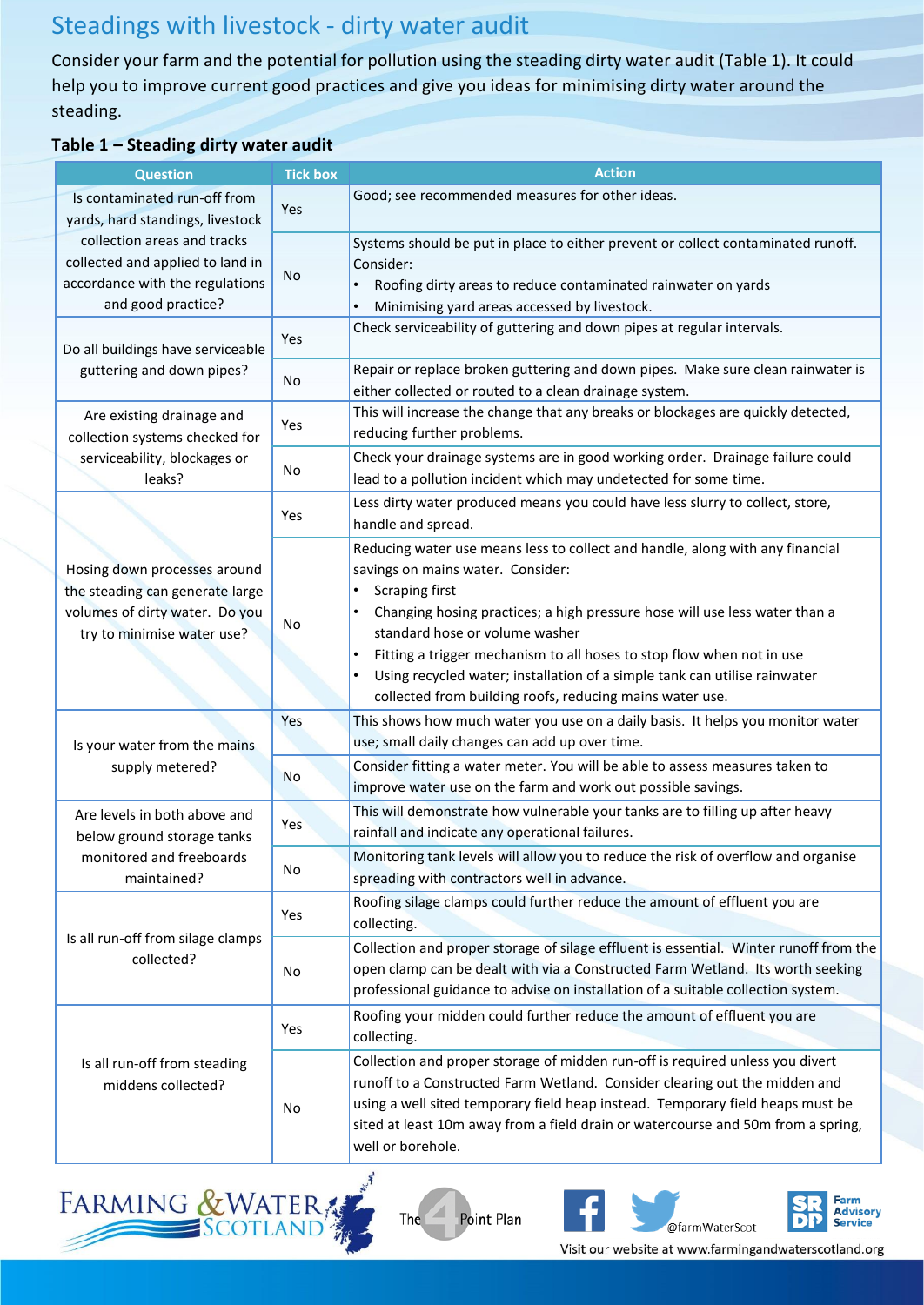#### Recommended measures

- Know where your farm drains are and where they lead to. Drains on your farm can provide a direct connection to a nearby watercourse. Take steps to prevent contaminated water around the steading getting into farm drains.
- Keep clean and dirty water separate. Work out how much contaminated yard water goes into your slurry or dirty water collection systems; it may be more than you think. Cutting down on this clean water entering your store and minimising the production of dirty water leaves more space for slurry storage.
- The use of kerbs, channels, cross drains, sleeping policemen or ramps could redirect or separate clean and dirty water around the steading.
- Consider current hosing practices. Water used in hosing practices produces more dirty water to deal with. Where practical, scraping down surfaces to remove solid material before hosing makes it easier and reduces the amount of dirty water to collect and store. Using less water and consequently less energy to deal with dirty water could increase financial savings (especially if using water from a mains supply).
- Look at stock routes around the steading. Could these be shorter or part-roofed to minimise the production of dirty water, thereby reducing the quantity you have to collect, handle, store and spread?
- Consider roofing the midden. This could reduce the amount of water running through the midden, preserve nutrients within the heap and cut the amount of effluent you have to collect, handle, store and spread.
- Consider an alternative to the midden. Using a few well-sited temporary field heaps and leaving your midden clean and empty reduces the amount of effluent you have to collect. The General Binding Rules state that temporary field heaps should not be sited within 10m of a field drain or watercourse or within 50m of a well, spring or borehole, or be sited on shallow soils, gravel or fissured rock. Note that in an NVZ (Nitrate Vulnerable Zone), field middens are also restricted to 12 months duration, with a subsequent period of at least 24 months before creating a new midden on the same site.
- Check the serviceability of slurry storage facilities. Regular inspection and maintenance of slurry stores can reduce their risk of a structural failure and extend their working life.









**The** 



Visit our website at www.farmingandwaterscotland.org